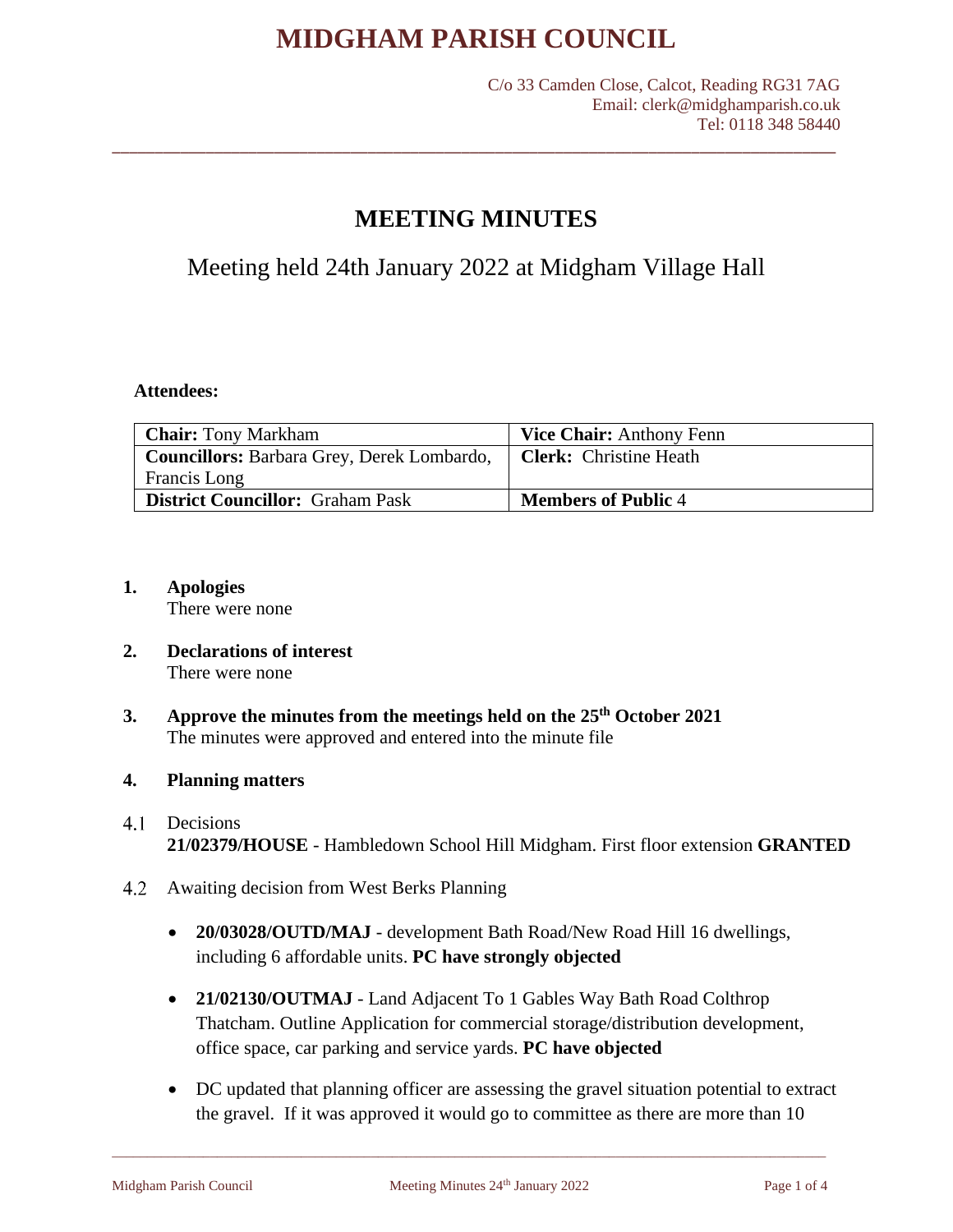\_\_\_\_\_\_\_\_\_\_\_\_\_\_\_\_\_\_\_\_\_\_\_\_\_\_\_\_\_\_\_\_\_\_\_\_\_\_\_\_\_\_\_\_\_\_\_\_\_\_\_\_\_\_\_\_\_\_\_\_\_\_\_\_\_\_\_\_\_\_\_\_\_\_\_\_\_\_\_\_\_\_\_\_\_

objections so far. Hedgerow was not done satisfactorily DC has asked them to go bac and tidy including some trees that have fallen. Also replanting has been requested

- **21/02517/HOUSE** Adjacent Parish Extension **– PC have no objections**
- 4.3 Awaiting PC Decision
	- **21/03231/HOUSE –** Hunts Cottage, Midgham Green External alterations to residential outbuilding. Discussions took place in particular with regards the number of roof lights. Following a vote, it was **RESOLVED** not to object. Results: Object 1, Approve 3, abstain 1.

# **5. Public Session**

A member of the public requested clarification on agenda items "Public Session" and "Any other business". The following clarification was given by the Chairman.

The Public Session is always near the beginning of the meeting allowing the public to raise questions or provide information on any of the agenda items. The members of the public are only permitted to speak during the public session.

Any Other Business is usually at the end of the agenda, which enables any members of the PC to highlight a matter not included in the agenda. Such items may be discussed but no decisions can be made at the meeting in progress, they may be added to a future agenda.

The Parish Standing Orders contains full details under section (3) which can be viewed on the PC website. [POLICIES AND PROCEDURES –](https://midghampc.org.uk/policies-procedures/) Midgham Parish Council [\(midghampc.org.uk\)](https://midghampc.org.uk/policies-procedures/) or by contacting the Clerk: [clerk@midghamparish.co.uk](mailto:clerk@midghamparish.co.uk) Telephone 0118 3485840

# **6. District Councillors Report**

DC Pask provided an update on Thatcham Development as follows: Laura Farris MP attended a meeting in Bucklebury and advised that she had met with Michael Grove MP and put forward a powerful case on the allocation of development for West Berkshire. Ms Farris is currently seeking what flexibility there may be with the allocated numbers. There is currently a 9-month delay as WB have now been asked to put together a 30-year plan. DC Pask clarified the development at Siege Cross and behind Regency Park, which had been refused by WB, appealed and approved and then refused by the Secretary of State on the grounds that WB already had a robust local plan.

**Bin collections** will be changing in February adding two new crews and lorries.

\_\_\_\_\_\_\_\_\_\_\_\_\_\_\_\_\_\_\_\_\_\_\_\_\_\_\_\_\_\_\_\_\_\_\_\_\_\_\_\_\_\_\_\_\_\_\_\_\_\_\_\_\_\_\_\_\_\_\_\_\_\_\_\_\_\_\_\_\_\_\_\_\_\_\_\_\_\_\_\_\_\_\_\_\_\_\_\_\_\_\_\_\_\_\_\_\_\_\_\_\_\_

**Veolia recycling** now have a book on-line service and uses auto number plate recognition. You will need to register your vehicle prior to booking. However, it is possible to book and register your vehicle over the telephone 01635 519080 select option (1).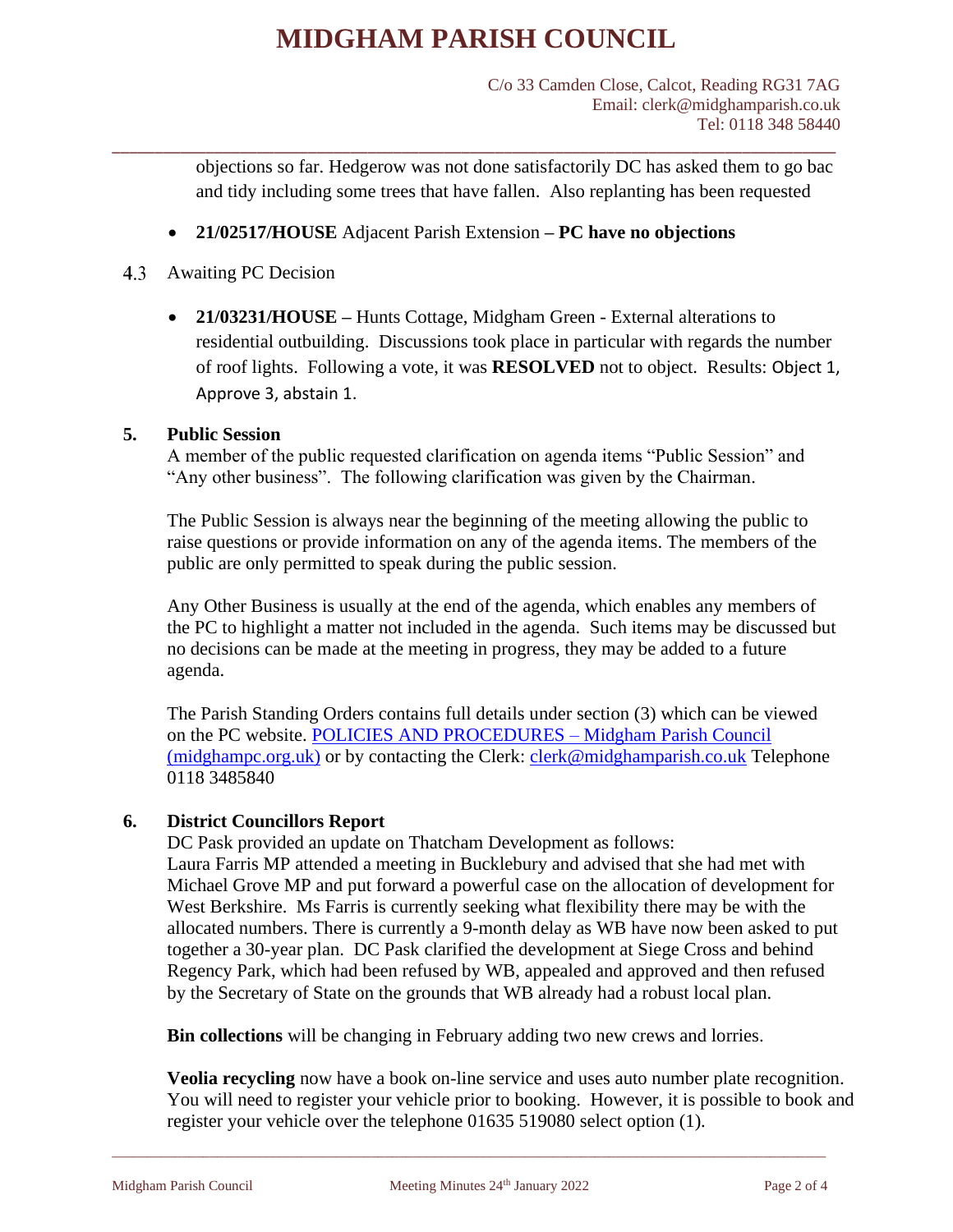C/o 33 Camden Close, Calcot, Reading RG31 7AG Email: clerk@midghamparish.co.uk Tel: 0118 348 58440

# **7. Councillor Grey to move the motion that Midgham Parish Council consider and RESOLVE uniting with other parishes in the Opposition Group to jointly oppose the proposed Thatcham development of 2,500 homes**

\_\_\_\_\_\_\_\_\_\_\_\_\_\_\_\_\_\_\_\_\_\_\_\_\_\_\_\_\_\_\_\_\_\_\_\_\_\_\_\_\_\_\_\_\_\_\_\_\_\_\_\_\_\_\_\_\_\_\_\_\_\_\_\_\_\_\_\_\_\_\_\_\_\_\_\_\_\_\_\_\_\_\_\_\_

Cllr Grey proposed that the PC reconsider its decision not to join the opposition group i.e., those parishes affected by the development on greenfield land and advised that circa 20-30 acres are on Midgham land. Cllr Grey advised that there are residents who are not only vehemently opposed to the development, they are also prepared to contribute, either financially or by fund raising. Many have voiced their disappointment that Midgham PC have not joined the opposition group and taken advantage of all the resources available across all parishes involved.

The Chairman was opposed to joining the group and advised that the parish council continue to support the objections to this development and that our District Councillor and local MP are aware of the objections by Midgham PC and its residents. Whilst the PC is generally supportive of the opposition group, he was uncertain as to the benefits of joining the group. The chairman pointed out that Midgham parish Council has a right to attend any public enquiry and a right to make representations at such an enquiry

Cllr Long was in agreement with the principal of showing solidarity with other parishes threatened by this development

Cllr Fenn believes the development is life changing for residents and that residents are concerned as to why we are not part of the opposition group.

# **Motion seconded** by Cllr Fenn

A vote took place, results as follows: **For the motion:** VC Fenn, Cllr Lombardo, Cllr Long, Cllr Grey **Against the motion:** Chairman

It was **RESOLVED** that Midgham Parish Council join the opposition group

# **8. Correspondence received**

All correspondence was by email and forwarded to Councillors at the time of receipt.

\_\_\_\_\_\_\_\_\_\_\_\_\_\_\_\_\_\_\_\_\_\_\_\_\_\_\_\_\_\_\_\_\_\_\_\_\_\_\_\_\_\_\_\_\_\_\_\_\_\_\_\_\_\_\_\_\_\_\_\_\_\_\_\_\_\_\_\_\_\_\_\_\_\_\_\_\_\_\_\_\_\_\_\_\_\_\_\_\_\_\_\_\_\_\_\_\_\_\_\_\_\_